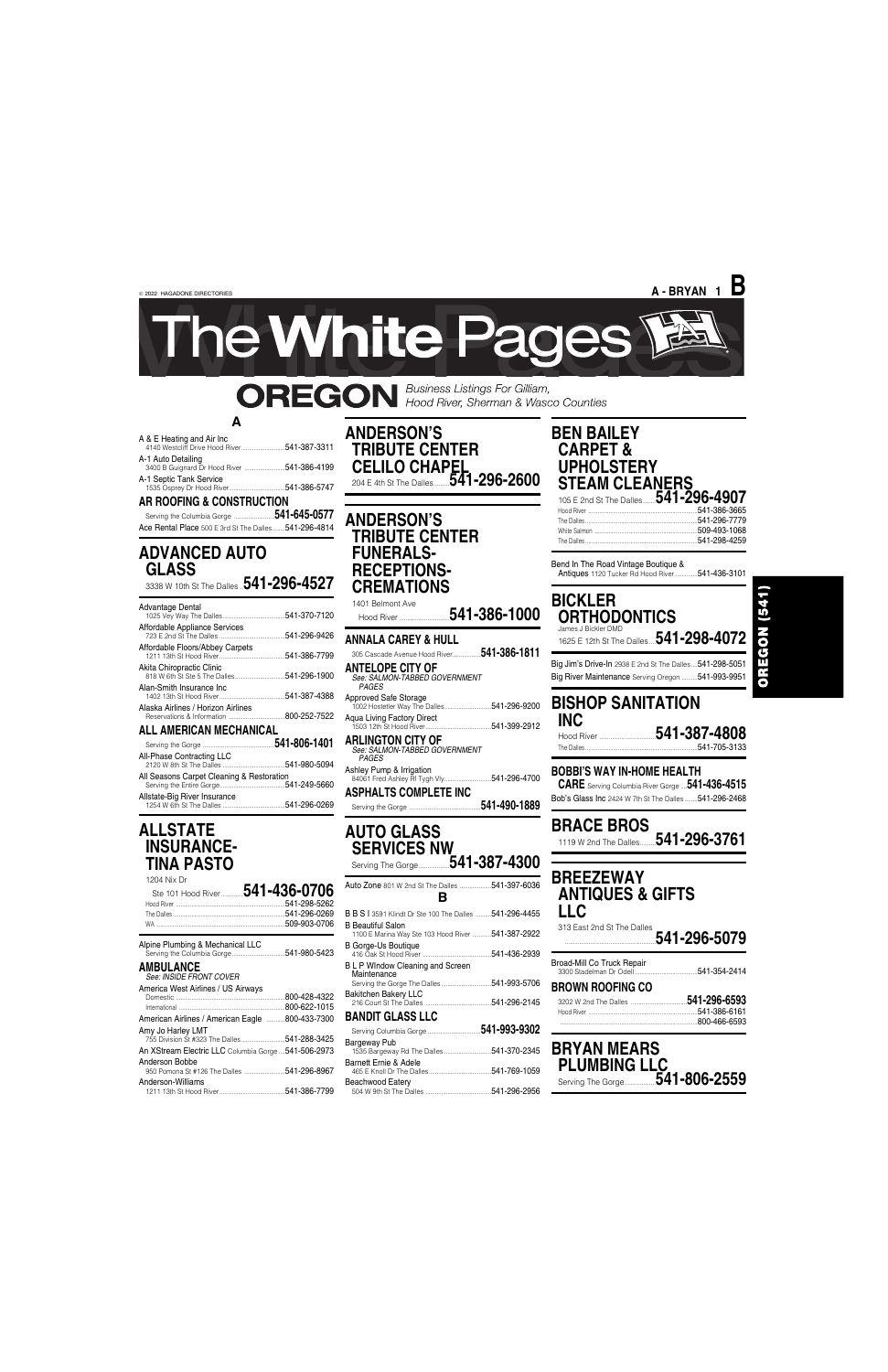Buckley's Gorge Appliance Service PO Box 59 The Dalles ..............................................541-993-1762 **C**

## **CAMP'S PLUMBING LLC**

Serving the entire Gorge ......**541-705-4408**

2025 Cascade Ave #101 Hood River ................................**541-386-2402** 301 Cherry Heights Rd The Dalles ...

| Canton Wok Chinese Restaurant   |              |
|---------------------------------|--------------|
| Carolyn R Smale Attorney At Law | 541-386-1600 |
|                                 |              |

926 12th St Hood River......................................**541-716-5180** 414 Washington St The Dalles.

## **CARSON PROPANE**

3000 Odell Hwy Hood River ..........................................................**541-386-1375**

## **CASCADE EYE CENTER**

**CASCADE LOCKS CITY OF** *See: SALMON-TABBED GOVERNMENT PAGES*

**CHAPMAN CHRIS R LICENSED DENTURIST**

## **CHERI BELANDER REAL ESTATE**

807 Irvine St. W The Dalles ..........................................................**541-806-5424**

# **CHINOOK PLUMBING**

1483 Markham Rd Hood River ..........................................................**541-716-5458** Cipriano Excavation LLC

Serving Columbia Gorge ........................................541-399-3679

## **CLEAN-ALL JANITORIAL & CARPET CLEANING** Serving the Gorge ....................**541-386-5773**

| olumbia Auto Repair & Sales |  |
|-----------------------------|--|
|                             |  |

## **COLUMBIA RIVER CUSTOM MASONRY LLC**

Serving the Columbia Gorge ..........................................................**541-806-2655**

#### **COLUMBIA TREE SERVICE** Hood River ............................................................**541-386-2555** Columbia Veterinary Hospital 4330 River Trail Way The Dalles............................541-296-5059

| Columbia View Dental Care      |                     |
|--------------------------------|---------------------|
|                                |                     |
| Compton's Furnace Cleaning Inc |                     |
|                                |                     |
| CONDON CITY OF                 |                     |
| See: SALMON-TABBED GOVERNMENT  |                     |
| <b>PAGES</b>                   |                     |
| <b>Copper West Properties</b>  |                     |
|                                | <b>FAA OOO AOAF</b> |

| 312 Court St Ste 112 The Dalles541-296-1045 |  |
|---------------------------------------------|--|
|                                             |  |
| Cousins' Country Inn                        |  |
| Cousins' Restaurant & Saloon                |  |
|                                             |  |

## **CRUZ'S TREE SERVICE**

| Serving the          |              |
|----------------------|--------------|
|                      | 541-296-9403 |
| Cullen Victor DDS PC |              |

**D & S FRAME & BODY**

2755 W Cascade Hood River..........................**541-386-4039**

## **DALLES INSURANCE** 427 E 7th St The Dalles..........**541-298-5591**

| Dandy Valley Farm & Nursery            | .509-773-3373 |
|----------------------------------------|---------------|
| Davison Insurance Servicers            | 541-296-4200  |
| Degrange Construction LLC              | 541-442-5712  |
| DeHart Excavation Inc                  | 541-354-1362  |
| Delta Air Lines Inc / KLM / Air France |               |
|                                        | 800-221-1212  |
|                                        | 800-241-4141  |
|                                        | 800-325-8224  |

# **DINAH'S DOG HOUSE**

1705 Lambert St The Dalles ..........................................................**541-298-8037**

|                                                                    | .541-386-4202 |                                                                                           | .970-368-0194                                                                        |
|--------------------------------------------------------------------|---------------|-------------------------------------------------------------------------------------------|--------------------------------------------------------------------------------------|
| Columbia Auto Repair & Sales                                       | 541-296-2094  | Directors Mortgage<br>541-436-2662<br>Discounts Plus 212 E 2nd St The Dalles 541-769-1060 | Gorge Glass & Contracting Inc<br>.541-296-2074                                       |
| Columbia Credits Inc                                               | .541-296-2104 | Dog River Pet Supplies                                                                    | Gorge Pest Control LLC dba Gorge<br>Environmental 212 E Franklin Bingen 541-386-6142 |
|                                                                    | .541-386-7525 | 541-490-0646                                                                              |                                                                                      |
| Columbia Gorge Daily Money Management                              |               | <b>DUFUR CITY OF</b><br>See: SALMON-TABBED GOVERNMENT<br>PAGES                            | <b>GORGE PORTABLE</b><br><b>SANITATION INC</b>                                       |
| Columbia Gorge Gluten Free                                         | .541-645-0570 |                                                                                           | Serving the Colunbia Gorge<br>541-352-6069                                           |
| Columbia Gorge Planners<br>3775 Crates Way The Dalles 541-296-9177 |               | Easling Haley DMD<br>501 E 7th St The Dalles<br>541-298-4411                              |                                                                                      |

| <b>Ed Powell Welding Service</b>              | 541-296-6721  |
|-----------------------------------------------|---------------|
| El Puerto de Angeles III                      | 541-308-0005  |
| <b>Emilys Grooming</b>                        |               |
| <b>Empower Financial</b>                      | 541-980-7184  |
| Ernie's Locks & Keys LLC                      | .541-296-4695 |
| Expertec 1802B 12th St Hood River541-436-2545 |               |
|                                               |               |
| FLI Landscape & Irrigation                    | -             |

Serving the Gorge......................................................541-296-1424 541-296-5059 Fallen Tree Hardwoods LLC Serving the Columbia Gorge..................................541-340-4896

## **FARMERS INSURANCE**

## **FARMERS-ROBIN MILES**

102 W 3rd The Dalles..............**541-296-3118**

| .800-332-0807 |
|---------------|
| 800-247-4747  |

#### **FIRE-EMERGENCY ONLY** *See: INSIDE FRONT COVER*

**FIRE-NON-EMERGENCY & BUSINESS**

*See: SALMON-TABBED GOVERNMENT PAGES*

Foundation 45 215 Oak St Hood River................541-436-2727

# **FRANKE SCOTT D**

212 Front St Hood River ........**541-386-9955**

| G                                                                  |              |
|--------------------------------------------------------------------|--------------|
| Garcia's Gorge Painting LLC                                        |              |
|                                                                    | 541-296-5100 |
| Garden Gates Landscape Designer                                    |              |
|                                                                    | 541-386-1300 |
| Gearhead Transmission                                              |              |
| 3748-B Summit Dr                                                   | 541-354-1711 |
|                                                                    | 541-296-5386 |
| Gilkerson & Sons Construction                                      |              |
|                                                                    |              |
|                                                                    |              |
| <b>GILLIAM COUNTY</b><br>See: SALMON TABBED GOVERNMENT             |              |
| PAGES-COUNTY GOVT                                                  |              |
| Gorge Academy of Cosmetology                                       |              |
| 422 E 2nd St The Dalles.                                           | 541-769-1144 |
| <b>GORGE ELECTRIC INC</b>                                          |              |
|                                                                    | 541-386-2468 |
|                                                                    |              |
| Gorge Enterprises .com<br>2149 W Cascade St Ste 106A-79 Hood River |              |
|                                                                    | 970-368-0194 |
|                                                                    |              |

| rge Enterprises .com<br>149 W Cascade St Ste 106A-79 Hood River |              |
|-----------------------------------------------------------------|--------------|
|                                                                 | 970-368-0194 |
| rge Glass & Contracting Inc                                     |              |
|                                                                 |              |
| rge Pest Control LLC dba Gorge                                  |              |

# **B 2 BUCKLEY'S - GORGE**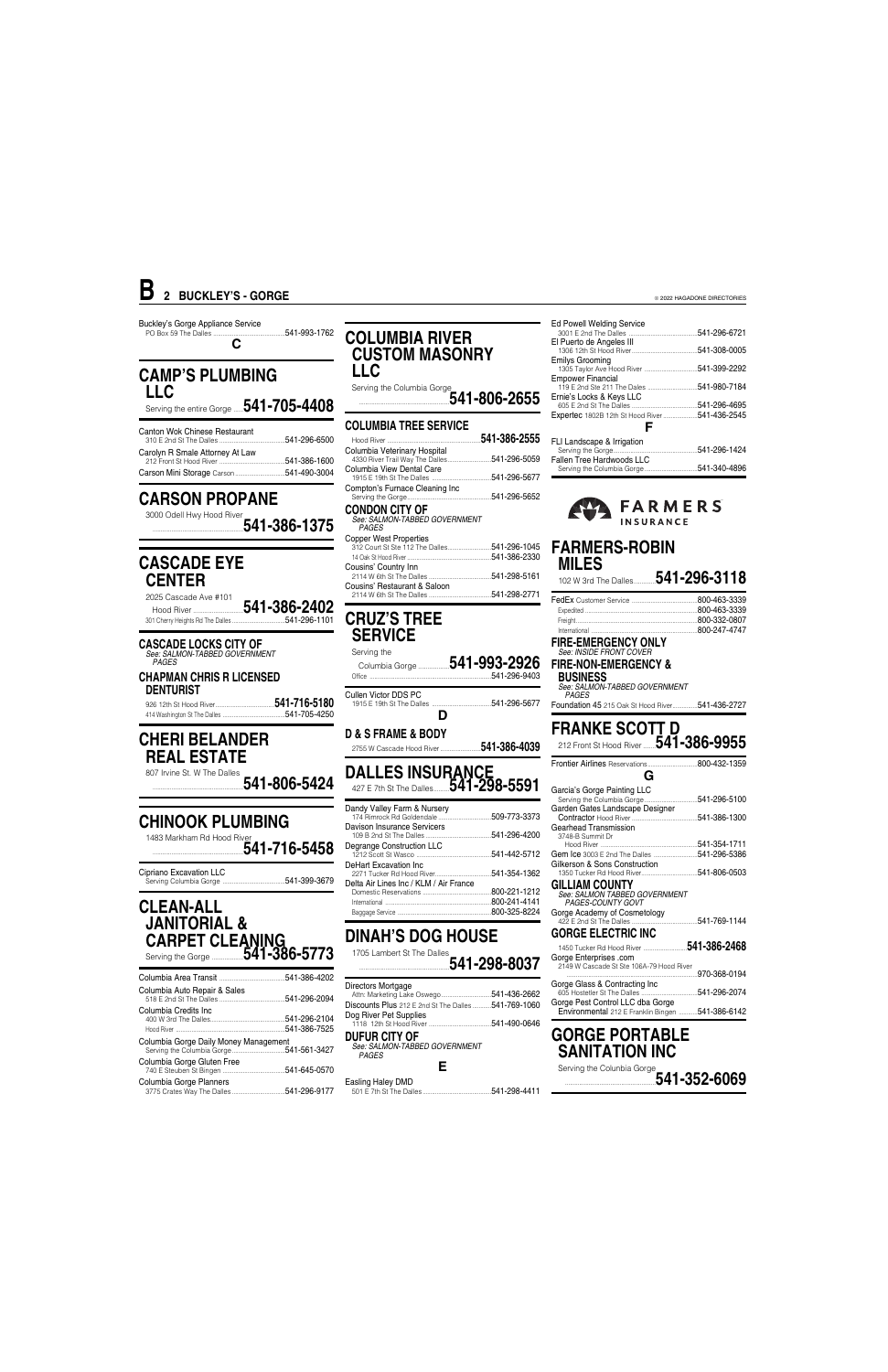Gorge Portable Sanitation Inc Serving the Gorge......................................................541-352-6069

## **GORGE RECOVERY SERVICE**

724 E 3rd St The Dalles ........**541-296-2177** .541-386-3553 Toll-Free ..........................................................................888-835-5266

Gorge Truck 504 E 1st Rufus..................................541-993-1618 **GOVERNMENT LISTINGS**

*See: SALMON-TABBED GOVERNMENT PAGES*

**GRASS VALLEY CITY OF** *See: SALMON-TABBED GOVERNMENT PAGES*

#### **GREENTREE AUTOMOTIVE**

2043 12th St Hood River ..................................**541-380-1428** Guru Computer Solutions 601 Dingman Rd Goldendale ................................971-319-3994 **H**



| <b>TRITTING DUTS</b> JTO WE ZERE OF THE DRIES <del>UTTE ZUU JTU</del> U |               |
|-------------------------------------------------------------------------|---------------|
| Hampton Inn & Suites By Hilton                                          |               |
|                                                                         | .541-436-1600 |
| <b>Hazel Phillips Travel Service</b>                                    |               |
|                                                                         |               |
|                                                                         | 541-296-2289  |
| <b>Heart Of Hospice</b>                                                 |               |
|                                                                         | .541-386-1942 |
| <b>Heights Family Dental</b>                                            |               |
|                                                                         |               |
|                                                                         |               |

## **HEIGHTS GLASS & GLAZING INC**

1026 Pacific Ave Hood River ..............................**541-386-1009** Herbal Revival Apothecary 402 E 2nd St The Dalles ..........................................541-769-0833

| <b>HIRE ELECTRIC INC</b><br>2700 W 2nd The Dalles 541-296-5574 | 541-386-5574 |
|----------------------------------------------------------------|--------------|
| Hobson Kara DDS MS<br>Holidat Inn Express & Suites             | 541-716-5032 |
|                                                                | 541-370-2450 |

**HOOD RIVER CARE CENTER** 729 Henderson Rd Hood River ......................**541-386-2688**

|--|--|--|--|--|--|--|--|

#### **HOOD RIVER CITY OF** *See: SALMON-TABBED GOVERNMENT*

*PAGES*

## **HOOD RIVER COUNTY**

*See: SALMON TABBED GOVERNMENT PAGES-COUNTY GOVT* Hood River Dermatology 917 11th St Hood River ............................................541-386-2517

| <b>HOOD RIVER</b><br><b>PAINTING LLC</b>                       |  |
|----------------------------------------------------------------|--|
| Hull Jeremy W<br>541-386-1811<br>305 Cascade Avenue Hood River |  |

Ideal Homes Inc 3800 W 6th St The Dalles ......541-296-3800

## **INSURANCE BY THE WOODS**

704 East 2nd St

# The Dalles..................................**888-498-8726**

 $.541 - 980 - 7443$ 

## **INTEGRITY ROOFING LLC**

Serving the Gorge ....................**541-980-3044**

| J D Smith Jewelers<br><b>JACK'S BODY SHOP</b>                         |                                |
|-----------------------------------------------------------------------|--------------------------------|
| 621 E 2nd St The Dalles.                                              | __________________541-296-9170 |
| Jacob Air Heating & Cooling                                           |                                |
| James M Habberstad Attorney                                           |                                |
| <b>JAMES SULLIVAN</b><br><b>CONSTRUCTION LLC</b>                      |                                |
|                                                                       |                                |
| Jeff Nichols CPA PC<br>502 Washington St #203 The Dalles 541-769-1157 |                                |
| Jen Nanie LMT<br>Κ                                                    |                                |
| KODL - 1440 KOOL 99.1                                                 |                                |
|                                                                       |                                |
| Kainos Coffee House<br>Kara Hobson DDS MS                             |                                |
|                                                                       |                                |

## **KEILMAN MARK N DDS** 421 W 9th St The Dalles ........**541-296-1118**

Kenney Equipment Repair Serving the Columbia Gorge..................................541-993-6501

## **KIWI FENCE CONTRACTORS LLC** Serving the Columbia Gorge

..........................................................**541-993-6529** Koski Gwen ................................................................541-298-2402

**L**

### **LANES EXCAVATION INC**

| Serving The Columbia Gorge 541-490-2633               |              |
|-------------------------------------------------------|--------------|
| Lee Kerry DVM                                         |              |
|                                                       |              |
| Leeland Property Management LLC                       |              |
|                                                       | 541-296-3395 |
| <b>Lemuel Fay</b> 1102 Oregon The Dalles 541-296-3588 |              |

Level Excavating Inc Serving the Gorge ..........541-490-2867 Lilo's BBQ Hawaiian Style 400 E 2nd St The Dalles ..........................................541-296-3404

Luciano Tree Service LLC Serving the Columbia Gorge..................................541-993-0436

## **LUNDELL PLUMBING HEATING &**

**AIR** 220 W 4th St The Dalles........................**541-296-3717 M**

Mama Jane's Pancake House 900 W 6th St The Dalles ..........................................541-296-6622

**MAUPIN CITY OF** *See: SALMON-TABBED GOVERNMENT PAGES*

McConnell Joey-State Farm 1110 12th St Hood River..........................................541-387-7777

#### **MEDICAL EMERGENCY** *See: INSIDE FRONT COVER*

**MEDICAL-NON-EMERGENCY & BUSINESS**

*See: SALMON-TABBED GOVERNMENT PAGES*

# **MELLOW ELECTRIC**

**LLC** Serving the Gorge ....................**541-490-2464**

- Meticulous Auto Detailing 1002 Hostetler The Dalles ......................................541-980-1647 Mid-Columbia Medical Center
- 1700 E 19th St The Dalles ......................................541-296-1111 **MID-COLUMBIA OVERHEAD**
- **DOOR** Hood River ........................................**541-386-5250** The Dalles ........................................................................541-296-6600 Mill Creek Plumbing & Mechanical Serving the Entire Gorge..........................................541-980-4535 Minors International Wood Design 850 Snipes St The Dalles ........................................541-980-7990 Mod Pizza 509 Mount Hood St The Dalles..........541-246-6465 Momma Monzie's Doggie Delights 1216 C St Hood River ..............................................541-490-5625 Motel 6 2500 W 6th St The Dalles ..........................541-296-1191 Mt Hood Podiatry 1100 E Marina Way Ste 223 Hood River ............541-386-1006
- Mountain View Memorial Cemetery 1235 Tucker Road Hood River ..............................541-386-1000 **N**

New Directions Wellness Care 417 Sherman Ave #5 Hood River..........................541-386-5505

# $(1 + 5)$

OREGON

#### ........................................................................................800-222-5133

| Nick Haworth & Son Property Management<br>LLC 417 Washington St The Dalles 541-296-1152 |               |
|-----------------------------------------------------------------------------------------|---------------|
| Northwest Fiberglass & Refinishing                                                      | .541-354-9924 |
| Northwestern Mutual<br>312 Court St The Dalles                                          | .541-296-1966 |

# **GORGE - NORTHWESTERN 3 N**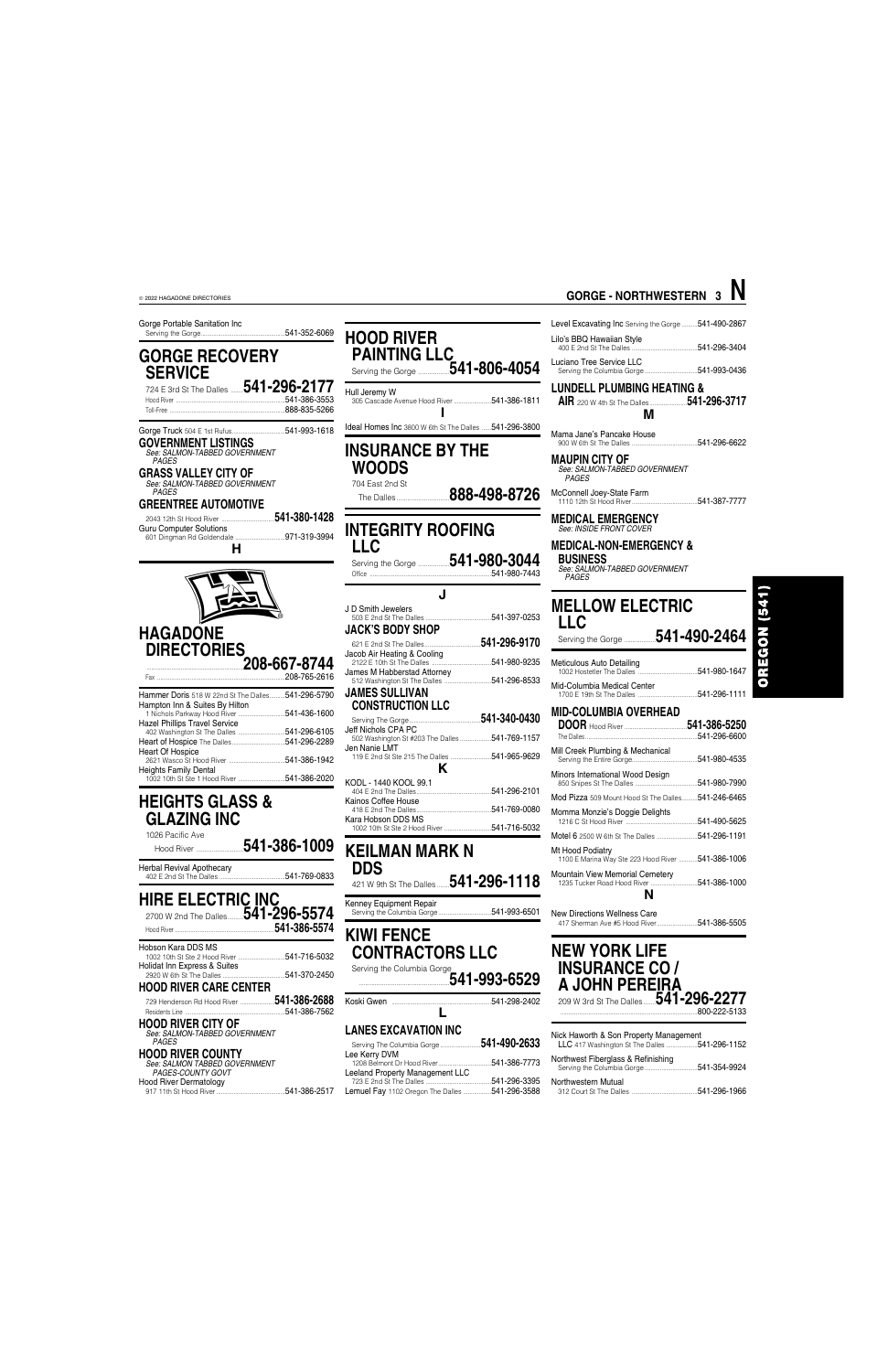## **O**



## **OREGON EQUIPMENT COMPANY INC** 1505 W 1st St The Dalles......**541-296-2915**

**OREGON STATE GOVERNMENT** *See: SALMON-TABBED GOVERNMENT*

| <b>PAGES</b>           |  |
|------------------------|--|
| Oregon Trail Insurance |  |
|                        |  |

## **OREGON TRAIL MINI STORAGE**

105 Webber St The Dalles................................**541-370-2300** Orient Café 1222 W 2nd St The Dalles ................541-296-4653 **P**

Pacer Propane 3000 W 2nd St The Dalles ........ 541-298-2111

#### **PARKDALE CITY OF**

| See: SALMON-TABBED GOVERNMENT<br><b>PAGES</b>             |  |
|-----------------------------------------------------------|--|
| Pelinti Pizza<br>2910 Cascade Ave Hood River 541-708-3055 |  |
| Pepé's Salsa 317 State St Hood River 541-806-5304         |  |
|                                                           |  |
| Pereira John & Carol                                      |  |
| Pioneer Electric 423 E 2nd St The Dalles  541-296-3150    |  |
| Pointe Pest Control                                       |  |

#### **POLICE EMERGENCIES ONLY** *See: INSIDE FRONT COVER*

#### **POLICE-NON-EMERGENCIES & BUSINESS** *See: SALMON-TABBED GOVERNMENT*

*PAGES* Positive Negatives 1303 Taylor Ave Hood River ..................................541-386-2160

#### **POST OFFICES**

| <b>PRESTIGE CARE</b>                                       |  |
|------------------------------------------------------------|--|
| <b>Premiere Products</b>                                   |  |
| Prates Kevin DDS                                           |  |
| .<br>See: SALMON TABBED GOVERNMENT<br><i>PAGES-US GOVT</i> |  |

.541-296-2255 Body Shop ......................................................................541-296-6191

| 729 Henderson Rd Hood River 541-386-2688       |  |
|------------------------------------------------|--|
|                                                |  |
| Pro Motions LLC Serving the Gorge 541-300-0185 |  |
| ProActive Pest Control                         |  |

## **PROFESSIONAL PAVERS AND CONSTRUCTION**

1445 Barker Rd Hood River ................................**541-386-1227** 1311 13th St Hood River .....**541-386-5270** 

## **PRONTO PLUMBING**

Day or Night We Fix it Right ..........................................................**509-493-1124** ..541-490-0463 Or ....................................................................................541-387-6767

## **PUBLIC SCHOOLS**

*See: SALMON TABBED GOVERNMENT PAGES-PUBLIC SCHOOLS* **R**

| Rage Graphix and Design |  |
|-------------------------|--|
| Ram Hydraulic LLC       |  |
|                         |  |

## **RAY SCHULTENS MOTORS** 2400 W 6th The Dalles ..........**541-296-6191**

## **RAY SCHULTENS NISSAN**

2400 W 6th The Dalles ..........**541-296-4613**

Raymond James Financial Services Inc 103 E Third St The Dalles ........................................541-370-2777

## **RIDGELINE PLUMBING** Serving The Entire Gorge ....**541-467-2971**

River City Woodworks

| <b>HIVEL OILY VVOUUWUINS</b><br>1405 Barker Rd Ste A Hood River | 541-386-9800 |
|-----------------------------------------------------------------|--------------|
| Riverenza Cafe and Gathering Hall The                           | 541-980-5001 |
| Riverside Gymnastic Academy                                     | 541-993-8625 |
| Riverview Lodge 1505 Oak St Hood River541-386-8719              |              |
| RiverView Marble & Granite LLC                                  | 541-399-0673 |

| <b>ROTO-ROOTER</b><br><b>DRAIN SERVICE</b> |              |
|--------------------------------------------|--------------|
|                                            |              |
| Hood River                                 | 541-387-4686 |

 $-541-387-4686$ 

## **RUFUS CITY OF**

*See: SALMON-TABBED GOVERNMENT PAGES* **S**

## **SST-SECURITY SYSTEMS TECHNOLOGY**

#### St Mary's Catholic Church

| 1501 Belmont Ave Hood River 541-386-3373             |  |
|------------------------------------------------------|--|
| Salvos 416 E 2nd St The Dalles 541-769-1199          |  |
| Sargeant James 800 E 9th St The Dalles  541-296-2808 |  |
| Sawyer's Ace Hardware                                |  |
|                                                      |  |

**SCHOOLS** *See: SALMON TABBED GOVERNMENT PAGES-PUBLIC SCHOOLS* **SERVPRO OF E CLACKAMAS HOOD RIVER & WASCO COUNTIES**

## 400 Portway Ste 102 Hood River....................**541-386-2288**

**SHANIKO CITY OF** *See: SALMON-TABBED GOVERNMENT*

## *PAGES*

Sharon Layman 950 Pomona St Unit 190 The Dalles ....................503-989-5978 **SHERIFF-EMERGENCIES ONLY**

*See: INSIDE FRONT COVER*

#### **SHERIFF-NON-EMERGENCIES & BUSINESS** *See: SALMON-TABBED GOVERNMENT*

*PAGES*

**SHERMAN COUNTY** *See: SALMON TABBED GOVERNMENT PAGES-COUNTY GOVT*

## **SHERMAN COUNTY MEDICAL CLINIC**

110 Main Street Moro..............**541-565-3325** Billing Office ....................................................................541-565-0536

| FA) |  |
|-----|--|
|     |  |
|     |  |

## **SHINOOK PLUMBING**

|                                                       | 541-716-5458 |
|-------------------------------------------------------|--------------|
| Simurdak Construction                                 |              |
| 3780 Eagle Loop Ste 100 Hood River                    | 541-490-2764 |
| Sky Heating & Air Conditioning                        |              |
|                                                       | 541-397-0725 |
| <b>Skyward Satellite Inc</b>                          |              |
| 4415 Baldwin Creek Dr Mt Hood 541-354-3474            |              |
| Sloan Luke MD 917 11th St Hood River                  | 541-386-2517 |
| Smale Carolyn R Attorney At Law                       |              |
|                                                       | 541-386-1600 |
| Solorio's Power Buff                                  |              |
|                                                       | 541-340-9549 |
| <b>Southwest Airlines Reservations</b>                | 800-435-9792 |
|                                                       | 800-533-1305 |
| Speedy Septic 3380 Sandlin Rd The Dalles 541-705-4214 |              |
| <b>STARWEED CURIOSITIES &amp;</b>                     |              |
| ^''''^                                                |              |

#### **GIFTS** 404 Washington St The Dalles ......................**541-965-0065 STATE POLICE EMERGENCIES ONLY** *See: INSIDE FRONT COVER*

**STATE POLICE-NON-**

## **EMERGENCY & BUSINESS**

| EMENGENGT & DUJINEJJ<br>See: SALMON-TABBED GOVERNMENT |               |
|-------------------------------------------------------|---------------|
| <i>PAGES</i>                                          |               |
| Stauffacher Dave DVM                                  |               |
|                                                       |               |
| Steamtrain Glass LLC                                  | 541-296-1691  |
|                                                       |               |
| <b>Stewart Radiator</b>                               | .541-296-6660 |
| Stormy's This That & More                             |               |
|                                                       | .541-399-3518 |
| Straightline Orthodontics                             |               |
|                                                       | 541-716-5032  |

## **STREICH WEST AUTO GLASS** ..............................................................**844-683-8100**

Susan's Sewing & Intimates 307 E 2nd St The Dalles ..........................................541-993-1796

# **O 4 OREGON - SUSAN'S**